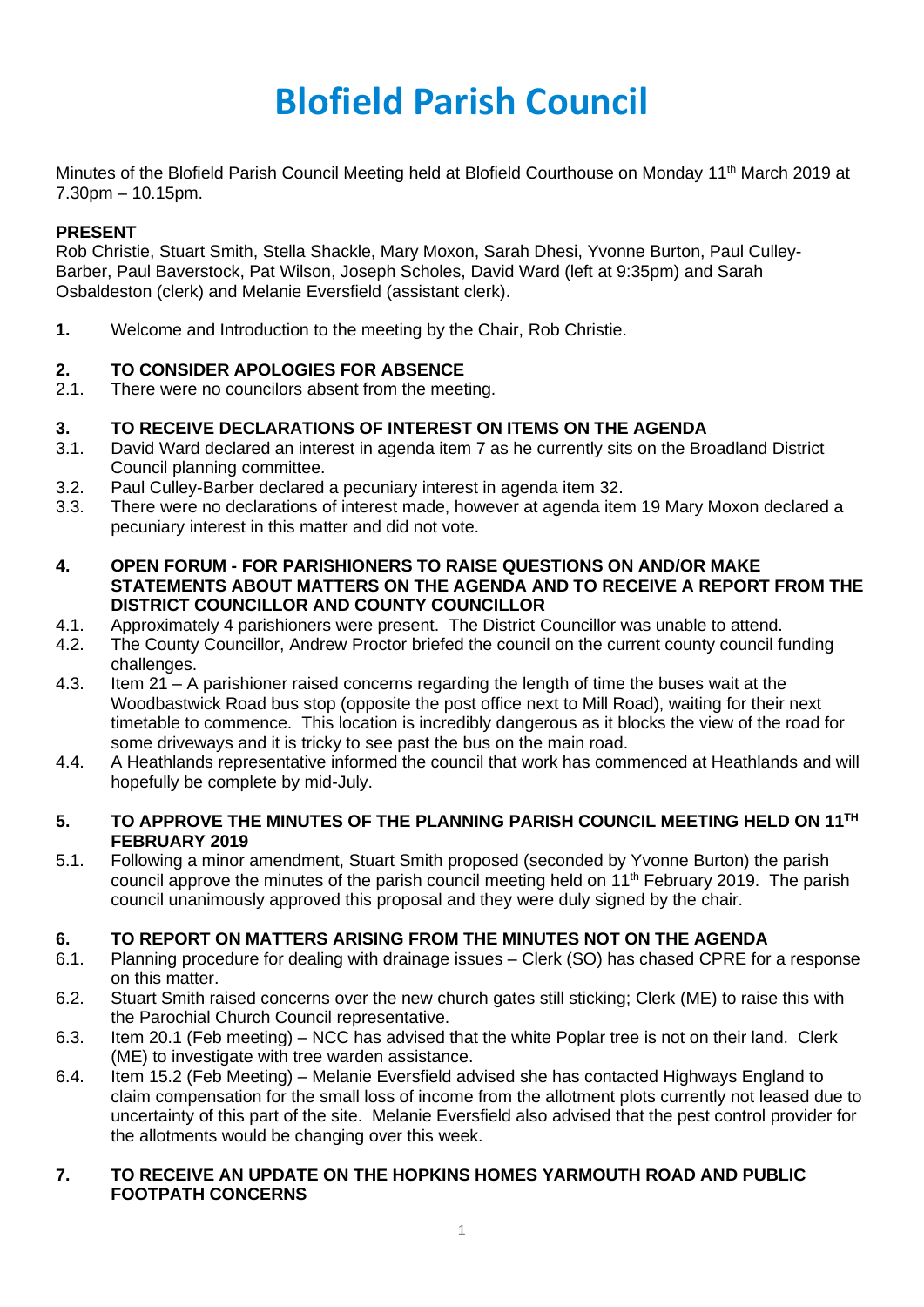- 7.1. The clerk (SO) gave the council an update from Hopkins homes. They have advised that the position of the playground and proximity to the public right of way has been approved. The Play equipment will undergo a 'ROSPA' or similar safety check. As part of this, should additional measures be suggested to limit the propensity for children to be unduly close to the A47, then they will clearly look to implement them. The council agreed they have done all they can and have requested that Yvonne Burton take this information to the rights of way training for any suggestions.
- 7.2. Yarmouth Road planned works Hopkins homes have advised they are progressing with the detailed scheme as issued with the original outline planning permission. The council remain concerned by this and are keen to be involved in the consultation. Clerk (SO) to continue to liaise with NCC highways when they have received any proposed drawings. Stuart Smith and Paul Culley-Barber have agreed to get involved and lead on this.

# **8. TO CONSIDER RENEWAL OF THE NP LAW LEGAL ADVICE AGREEMENT FOR 201920**

8.1. Following a brief discussion, the council unanimously resolved not to renew this agreement.

# **9. TO CONSIDER RENEWAL OF THE NPTS MEMBERSHIP FOR 201920**<br>9.1. Following a brief discussion. Paul Culley-Barber proposed (seconded by .

9.1. Following a brief discussion, Paul Culley-Barber proposed (seconded by Joseph Scholes) the council renew the NPTS membership. The council unanimously resolved to approve this proposal.

# **10. TO APPROVE INVOICES FOR PAYMENT**

10.1. Joseph Scholes proposed the council approve (seconded by David Ward) all payments totalling £5,438.59 (see Appendix 1). The council unanimously approved this proposal. Clerk (SO) to issue cheques.

#### **11. TO APPROVE THE FOLLOWING REVISED DOCUMENTS DRAFTED BY THE FINANCE WORKING PARTY**

- 11.1. Standing Orders a statutory amendment was made under the 'contracts' heading, the rest of this document remained the same.
- 11.2. Finance Regulations the council agreed to adopt the NPTS finance regulations for the forthcoming year.
- 11.3. Paul Culley-Barber proposed (seconded by Stuart Smith) the council make the amendments detailed in 12.1-12.2. The council unanimously resolved to approve this proposal.
- 11.4. The following documents were reviewed by the finance working party and recommendations made:
	- Risk Assessment minor amendments made
	- Freedom of Information Scheme minor amendments proposed
	- Annual Review of the Effectiveness of Internal Control no changes suggested
	- Annual Review of the Effectiveness of Internal Audit no changes suggested
	- Duties of the Responsible Financial Officer reference to GDPR / data protection added
	- Investment Policy no changes proposed
- 11.5. Stuart Smith proposed (seconded by David Ward) the council approve the changes detailed above in item 12.4 and agree these documents for the forthcoming financial year of 201920. The council unanimously resolved to approve this proposal.
- 11.6. Clerk (SO) to update all documents and publish on the website.

#### **12. TO NOTE A MEETING OF THE DATA PROTECTION WORKING PARTY, REVIEW OF GDPR DOCUMENTS AND PROCESSES AND AGREE ANY NECESSARY ACTIONS**

12.1. A meeting of the Data protection working group took place on 27<sup>th</sup> February 2019 (appendix 2). All GDPR documents and processes were reviewed and the working party recommended no changes. Joseph Scholes proposed (seconded by Sarah Dhesi) the council make no changes. The council unanimously resolved to approve this proposal. Clerk (SO) to update documents and publish on the website.

# **13. TO RECEIVE AN UPDATE REPORT ON CURRENT PROJECTS AND AGREE ANY NECESSARY ACTIONS**

13.1. The council discussed the cost of placing a refuse bin at the blofield doctors surgery bus shelter and could not see a large demand for this. Stuart Smith proposed (seconded by Stella Shackle) the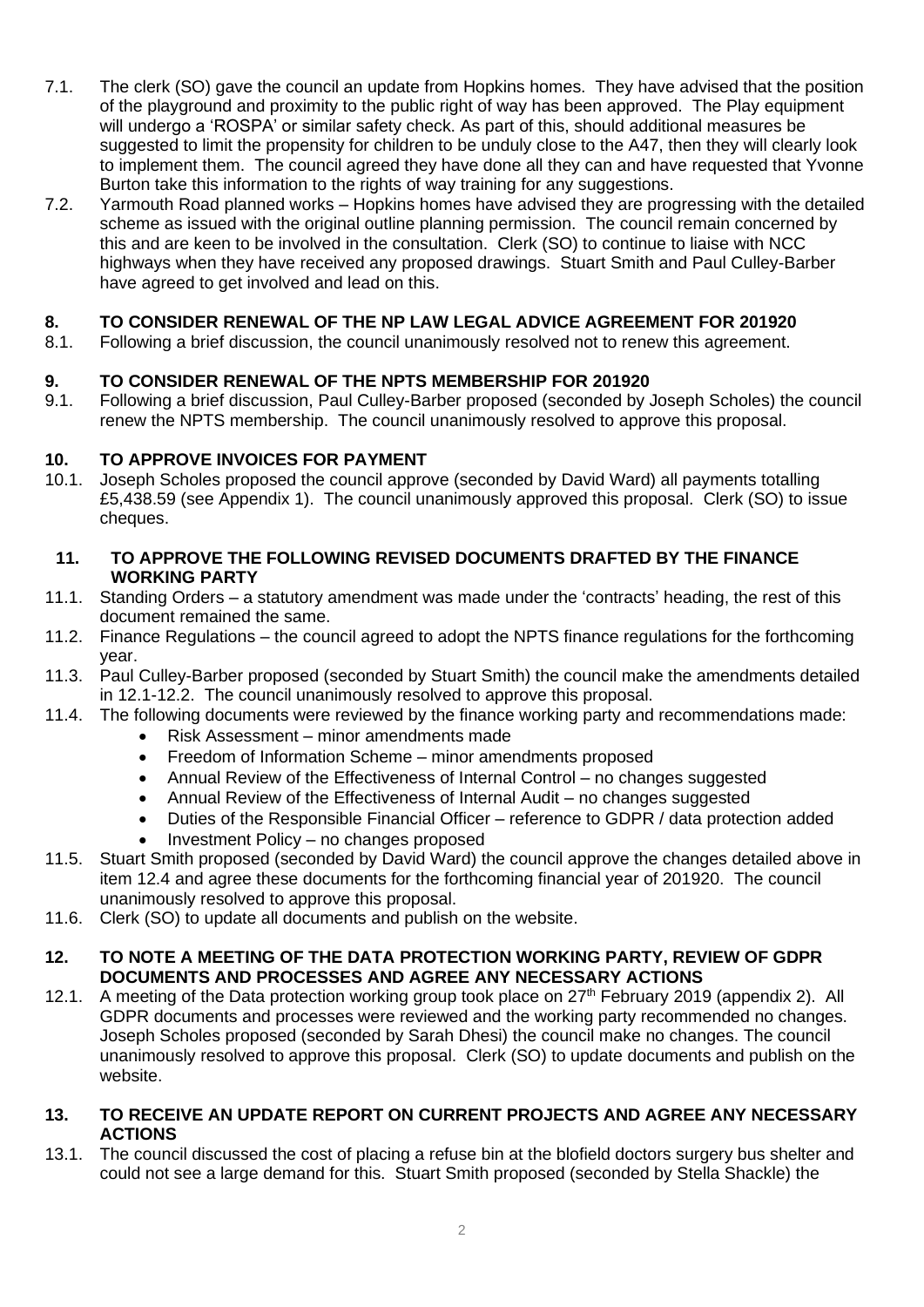council do not proceed with this at this time. The council unanimously resolved to approve this proposal.

13.2. Melanie Eversfield provided an update on the churchyard footpath improvements. Clerk (ME) awaiting a mesh sample. The tree warden and Parochial Church Council have no concerns regarding the planned work. The clerk (ME) will provide some signage for the brief footpath 'diversion' whilst work is taking place. The council agreed a further site visit between the community payback scheme leader and the council/church representatives is required to peg out the area before the work can commence. Clerk (ME) to arrange. Work scheduled to commence on the 30<sup>th</sup> March 2019.

#### **14. TO RECEIVE AN UPDATE ON THE PURCHASE OF MEADOW LAND, AGREE THE THIRD COUNCIL LEAD AND AGREE ANY NECESSARY ACTIONS**

- 14.1. The purchase of the land was completed on Friday  $8<sup>th</sup>$  March 2019. Clerk (SO) to ensure the insurance company is aware of this. A designated fund application for this purchase and work required to adjust it for public use has been submitted to Highways England.
- 14.2. The council agreed to appoint Stella Shackle as the third council lead on this project.
- 14.3. Rob Christie provided a summary paper of next steps for the meadow. The council agreed that the three project leads together with clerk (ME) should meet and agree publicity for the purchase and next actions.
- 14.4. Stella Shackle proposed (seconded by Joseph Scholes) the council name the meadow land 'Marty's Marsh' after the previous owner's horse which grazed on the land for many years. The council resolved to approve this proposal (for  $-10$ , against  $-1$ ).

# **15. TO RECEIVE AN UPDATE ON THE PARISH CONSULTATION PROJECT AND AGREE ANY NECESSARY ACTIONS**

15.1. Rob Christie reported to the council that the project scope may need adjusting following further discussions with the consultants. A meeting will take place on Thursday 14<sup>th</sup> March 2019 which all councillors are invited to, to review the project scope.

#### *Agenda item 21 discussed here*

#### **16. TO NOTE THE LETTER OF SUPPORT OF THE MHH RESTROOM PROJECT ISSUED TO THE NORFOLK COMMUNITY FOUNDATION FOR A GRANT APPLICATION TO THE BROADLAND COMMUNITY AT HEART SCHEME**

16.1. The clerk (SO) issued a letter of support of the Margaret Harker Hall restroom project to the norfolk community foundation at heart scheme. The clerk has confirmed that the parish council will need to see a prepared and planned maintenance plan (including timescales and costs) for addressing the arrears of building maintenance. Specifically, before the council can release funds, the council will require a detailed plan and costings for complete repair of the crack in the ladies' toilets.

#### **17. TO CONSIDER ANY STREET LIGHTING REQUIREMENTS FOR THE HOPKINS HOMES DEVELOPMENT OFF YARMOUTH ROAD IN BLOFIELD**

17.1. Stuart Smith proposed (seconded by Yvonne Burton) that in accordance with the council Dark Skies Policy, the council do not require street lighting at the new Hopkins Homes development. The council unanimously resolved to approve this proposal.

#### **18. TO RECEIVE A QUARTERLY UPDATE ON COURTHOUSE AND AGREE ANY NECESSARY ACTIONS**

- 18.1. The Clerk (SO) advised the council that Mike Tetlow will be standing down from the Courthouse Management committee in May. The committee are now in urgent need of new members. The council would like to thank Mike Tetlow, Sarah Tetlow and Pat Seckerson for all their work and commitment to the courthouse over many years.
- 18.2. Stella Shackle proposed (seconded by Joseph Scholes) the council send thank you notes accordingly. Clerk (SO) to organise.
- 18.3. Mike plans to obtain quotations for exterior building/window work for the courthouse before standing down. The disabled ramp plans have been put on hold. Paul Baverstock updated that film screenings are continuing as usual and bookings for the hall steady.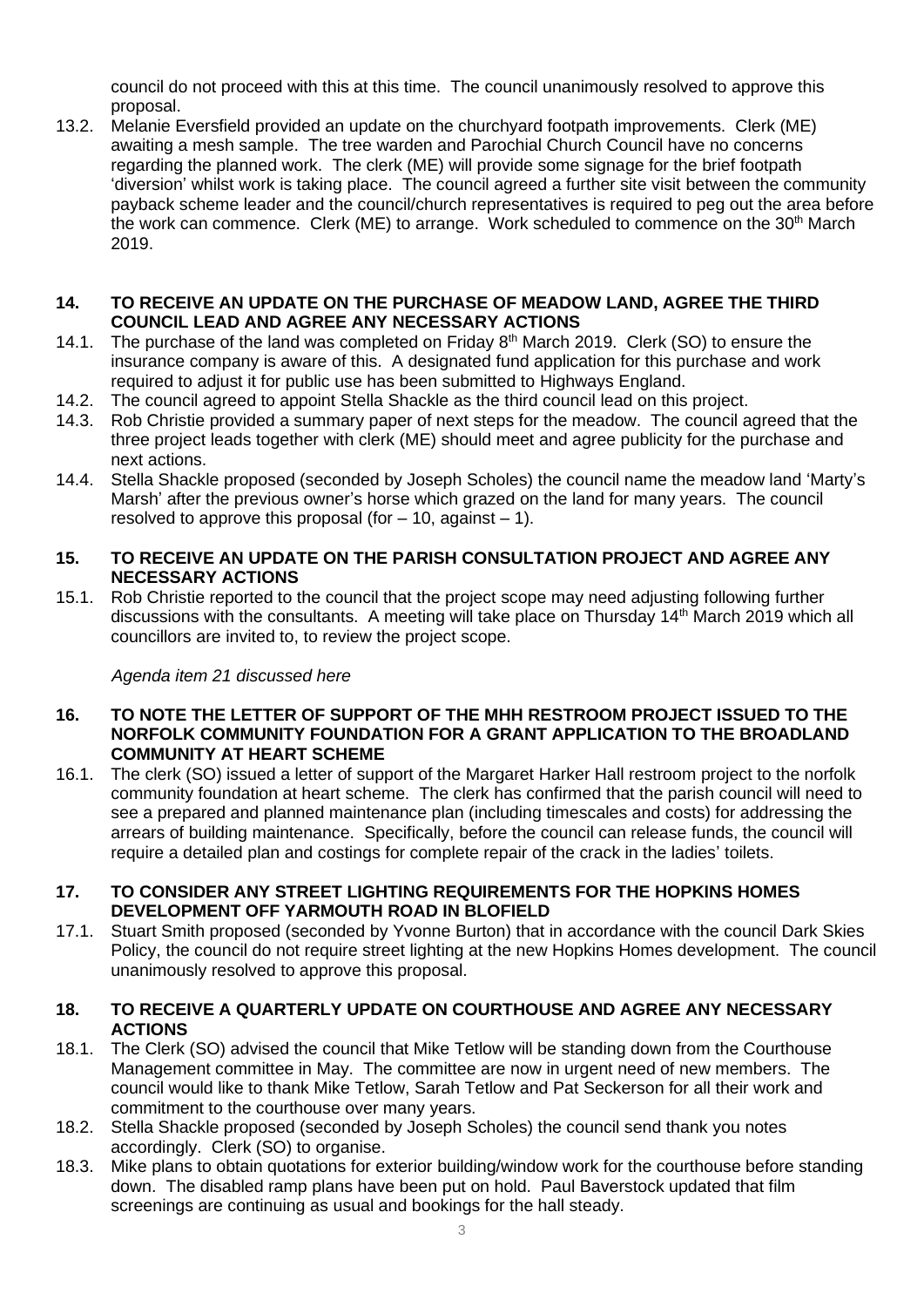# **19. TO CONSIDER ANY 'UNDER RECORDED' RIGHTS OF WAY IN THE PARISH BEFORE IT IS TOO LATE**

19.1. Following a brief explanation, the council discussed if Dawsons Lane is an 'under recorded' right of way. Paul Culley-Barber proposed (seconded by Sarah Dhesi) the council publicise the question – should Dawsons Lane be put forward to NCC for consideration as an 'under recorded' right of way? Do parishioners believe there are any other 'under recorded public rights of way that should be considered? With an aim to establishing what parishioner usage / demand is. Clerk (ME) to promote accordingly. The council resolved to approve this proposal (for  $-10$ , against  $-0$ ). Mary Moxon declared a pecuniary interest in this matter and did not vote.

# **20. TO REVIEW THE DRAFT 'WELCOME PACK' AND AGREE ANY NECESSARY ACTIONS**

20.1. Sarah Dhesi updated the council on her welcome pack alterations. Following a final review, this will be available on the council website.

### **21. TO CONSIDER A MILL ROAD / MILLFIELD BUS SHELTER AND AGREE ANY NECESSARY ACTIONS**

- 21.1. The council has received a petition from Heathlands Community Centre signed by local parishioners requesting a bus shelter be placed on Mill Road, adjacent to Mill Close. David Ward proposed (seconded by Joseph Scholes) the council contact NCC Highways to see if it is possible to place a bus shelter here. The council unanimously resolved to approve this proposal. Clerk (ME) to make contact with NCC Highways.
- 21.2. A parishioner has raised health and safety concerns at the bus shelter waiting on Woodbastwick Road/Mill Road junction opposite the post office for the commencement of its next timetable. This can be for up to 10 minutes and makes it dangerous to pass the bus or cross the road. Joseph Scholes proposed (seconded by Mary Moxon) the council contact the bus company supporting the parishioners concerns and request they investigate alternative locations for 'pausing' their timetable. The council unanimously resolved to approve this proposal. Clerk (ME) to make contact.

### *David Ward left the meeting*

# **22. TO CONSIDER A REQUEST FOR SUPPORT FROM BLOFIELD DOCTORS SURGERY**

22.1. Following a brief discussion Joseph Scholes proposed (seconded by Stuart Smith) the council email confirming they are very supportive of the Blofield Doctors Surgery expanding. The council unanimously resolved to approve this proposal (Clerk ME to action).

#### **23. TO AGREE ATTENDANCE ON AN 'UNDERSTANDING PROW, COMMON LAND AND VILLAGE GREENS COURSE**

- 23.1. The council agreed Yvonne Burton could attend this course.
- **24. TO NOTE A DESIGNATED FUNDS APPLICATION FROM LINGWOOD PARISH COUNCIL REGARDING A CYCLE ROUTE ALONG THE 'CHANGING' A47 AND AGREE ANY NECESSARY ACTIONS**
- 24.1. Stuart Smith proposed (seconded by Paul Culley-Barber) the council note this information. The council resolved to approve this proposal.

# **25. TO CONSIDER A PROPOSAL REGARDING COMMUNITY FACILITY TRUSTEES**

- 25.1. The clerk has suggested it is important the council check governance of any community facilities they may consider spending CIL funds at. Rob Christie proposed (seconded by Joseph Scholes) the council contact the new officers at the Margaret Harker Hall to meet and discuss this in detail. The council unanimously resolved to approve this proposal. Clerk (SO) to arrange.
- 25.2. Rob Christie proposed (seconded by Joseph Scholes) the council take advantage of the free legal hours paid for with NP Law and ask some questions regarding the Margaret Harker Hall constitution and leases. The council unanimously resolved to approve this proposal. Clerk (SO) to action.

# **26. TO NOTE ANY CORRESPONDENCE RECEIVED**

26.1. The Autumn Budget announced ACRE (Action with Communities in Rural England) has been allocated £3million for distribution to village halls. Clerk (ME) to contact for further detail.